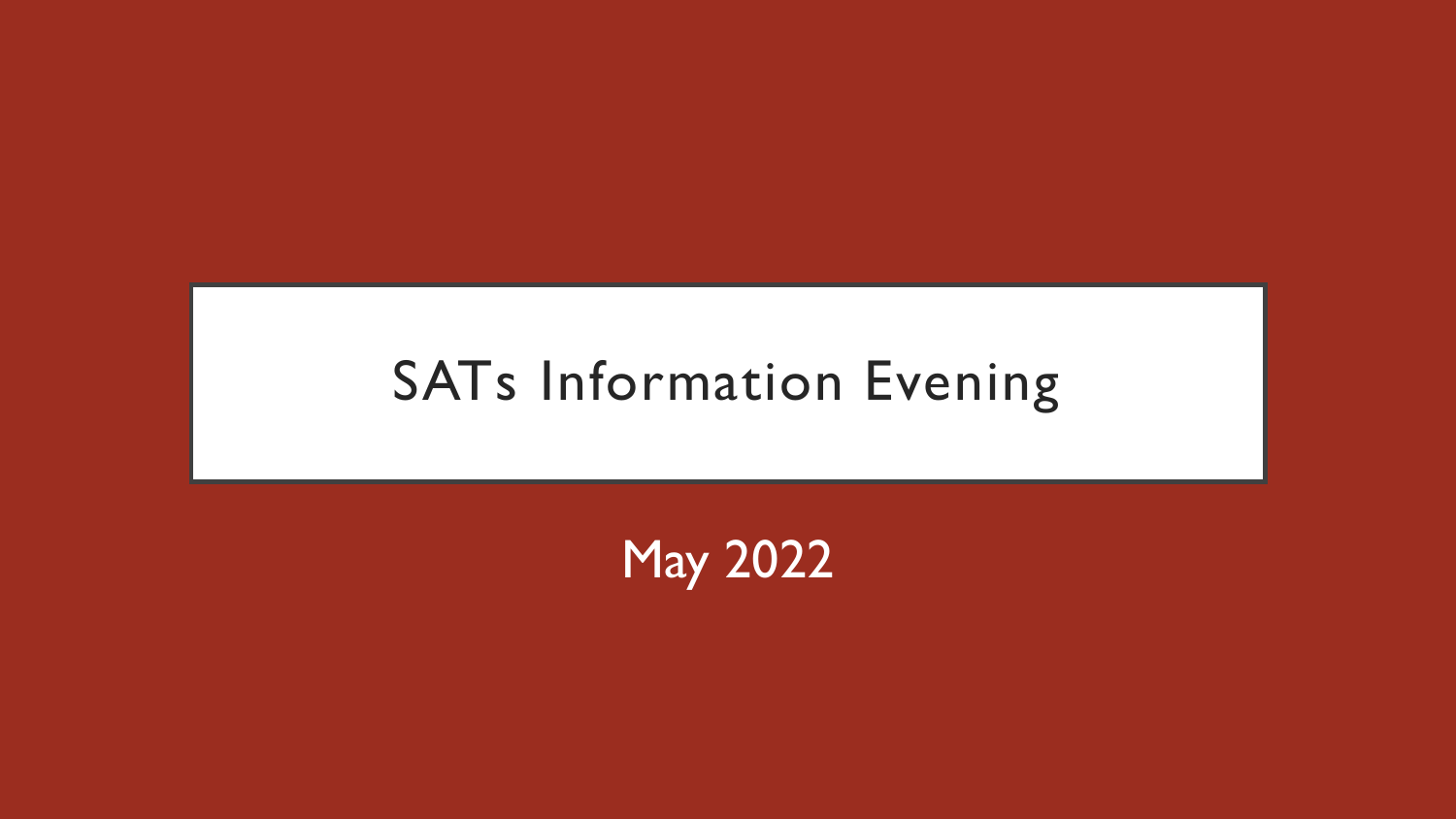SATs are Standardised Assessment Tests that are given at the end of Key Stage 2.

They assess content taught across KS2, usually with only around 50% of the content being from the Year 6 curriculum.

All children have to sit the SATs as long as they can answer at least one question on the paper. This means that unless a child is working at KS1 level, they must sit the tests.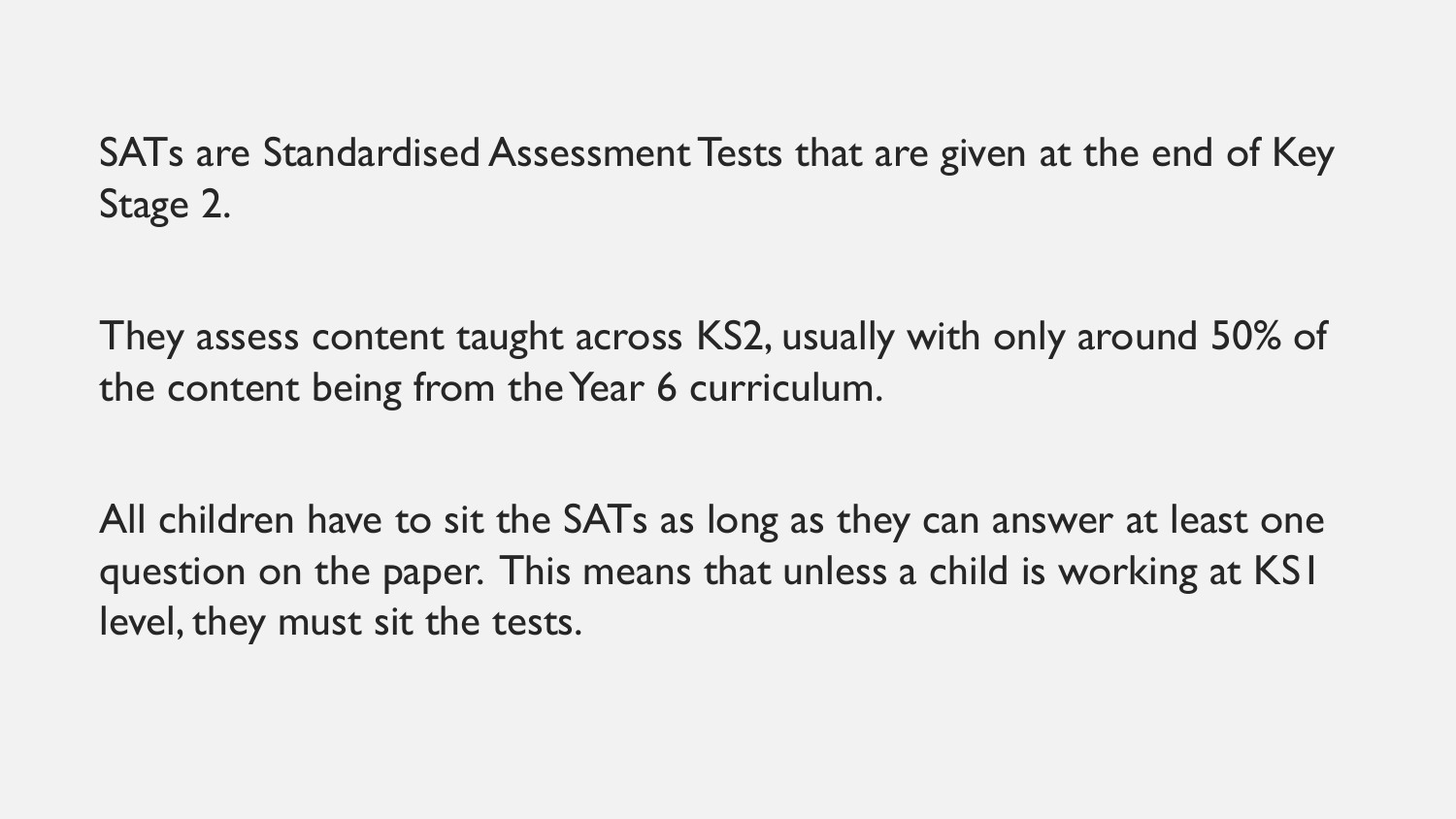| Monday 9th May                 | Spelling Punctuation & Grammar -<br>Paper I<br>45 mins        | $9:15 - 10:00$  |
|--------------------------------|---------------------------------------------------------------|-----------------|
|                                | Spelling Punctuation & Grammar -<br>Paper 2<br>Approx 15 mins | $10:45 - 11:00$ |
| Tuesday 10 <sup>th</sup> May   | <b>English Reading</b><br>60 mins                             | $9:15 - 10:15$  |
| Wednesday II <sup>th</sup> May | Maths Paper I (Arithmetic)<br>30 mins                         | $9:15 - 9:45$   |
|                                | Maths Paper 2 (Reasoning 1)<br>40 mins                        | $10:30 - 11:10$ |
| Thursday 12th May              | Maths Paper 3 (Reasoning 2)<br>40 mins                        | $9:15 - 9:55$   |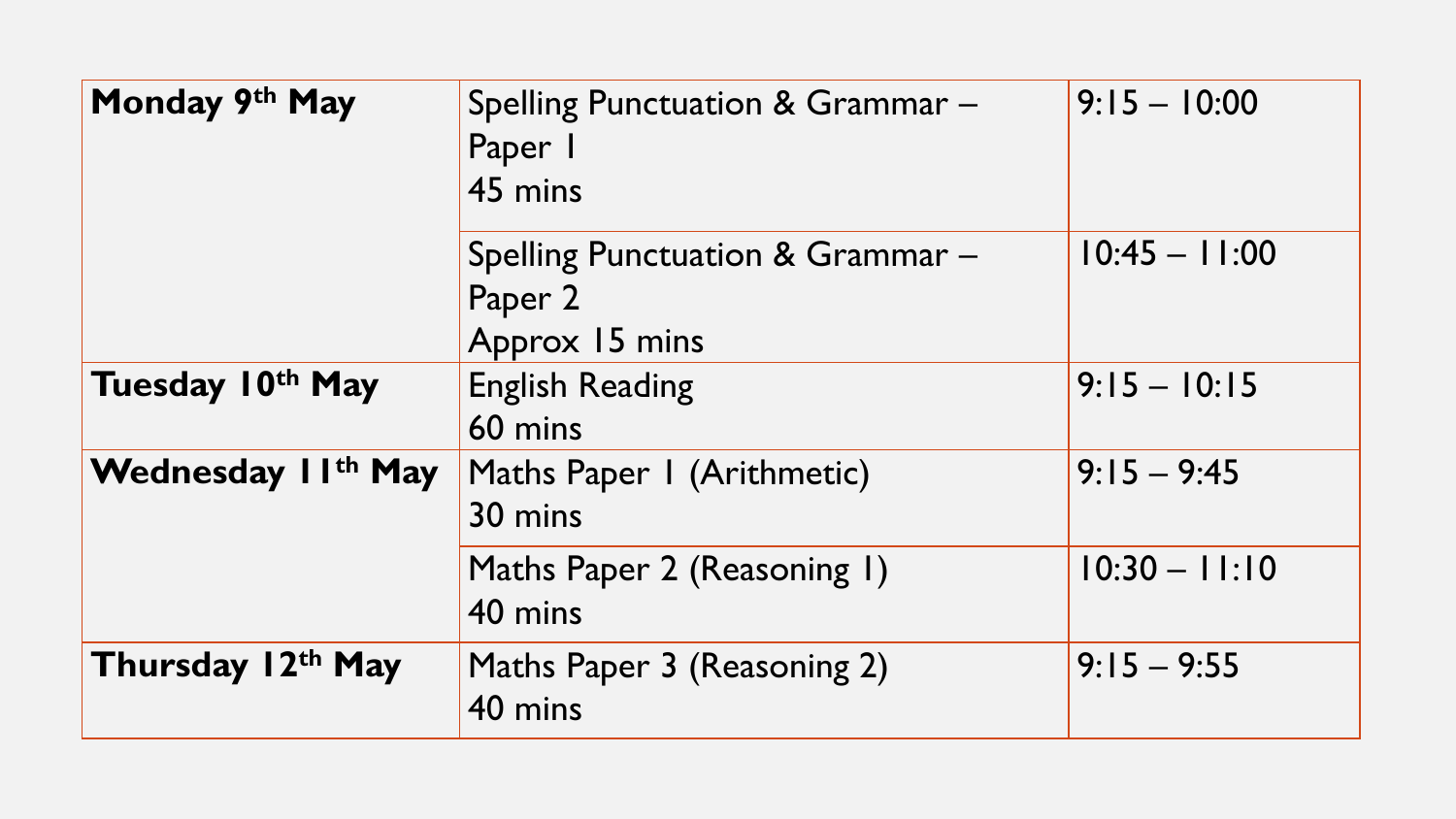This year we are offering 'alfresco breakfast' for the children to hopefully ensure a gentle start to the day. The children are welcome to arrive on site from 8:20am, entering via the Oxford Road gate. They will be welcomed by their teacher with a light snack of bread and jam, fruit and juice. This will give the children the opportunity to chat with their teachers and classmates before the start of the tests and settle any jitters. There is no expectation that the children will come in early unless they would like to.

So that we can ensure we cater appropriately, please indicate on the form under the Forms section of ParentMail the days on which your child will come in early.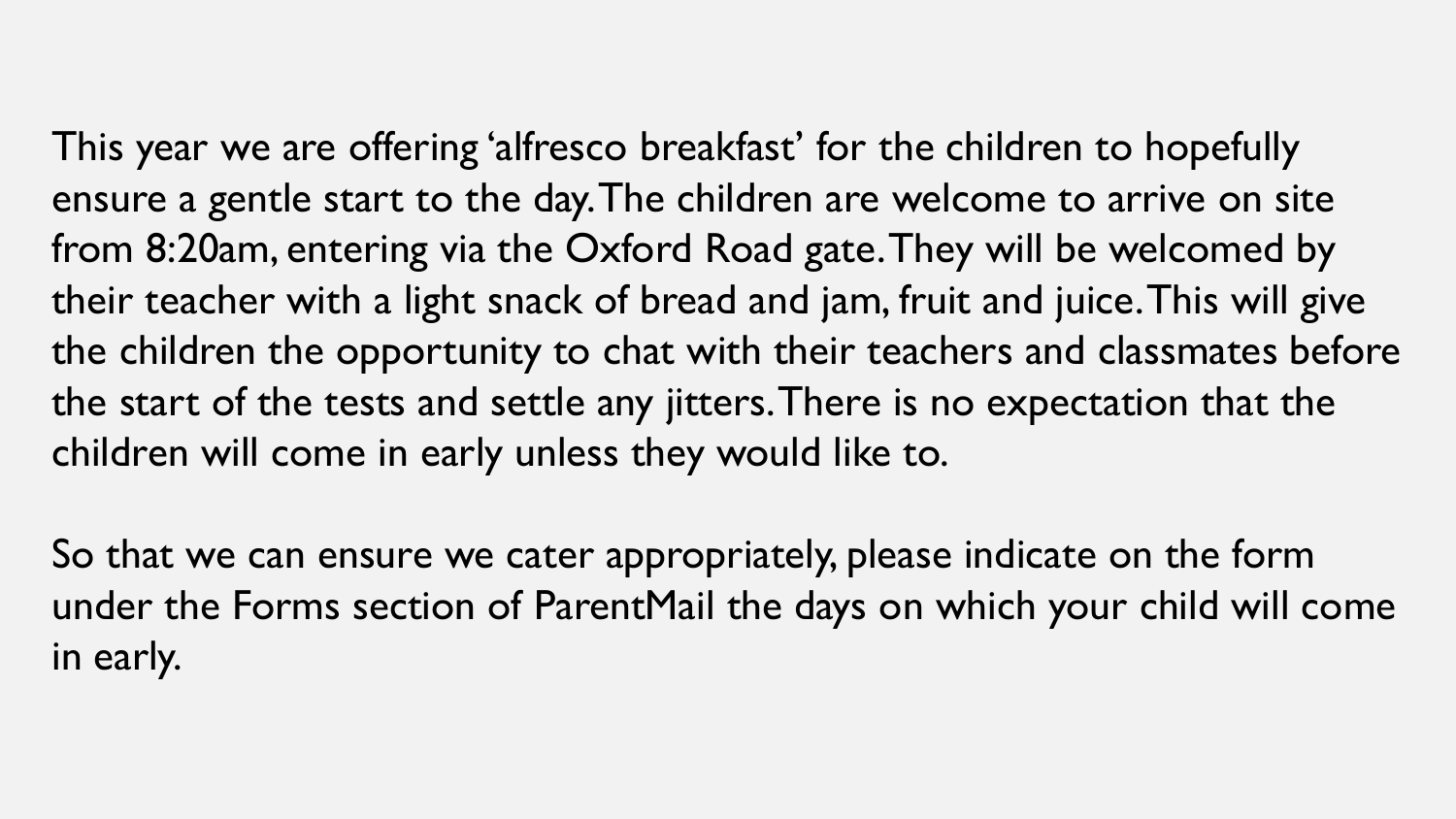# **When and how the SATs are completed**

The tests take place during normal school hours, under exam conditions.

Children are not allowed to talk to each other from the moment the assessments are handed out until they are collected at the end of the test.

After the tests are completed, the papers are sent away to be marked externally.

The results are then sent to the school in July.

Each test lasts no longer than 60 minutes: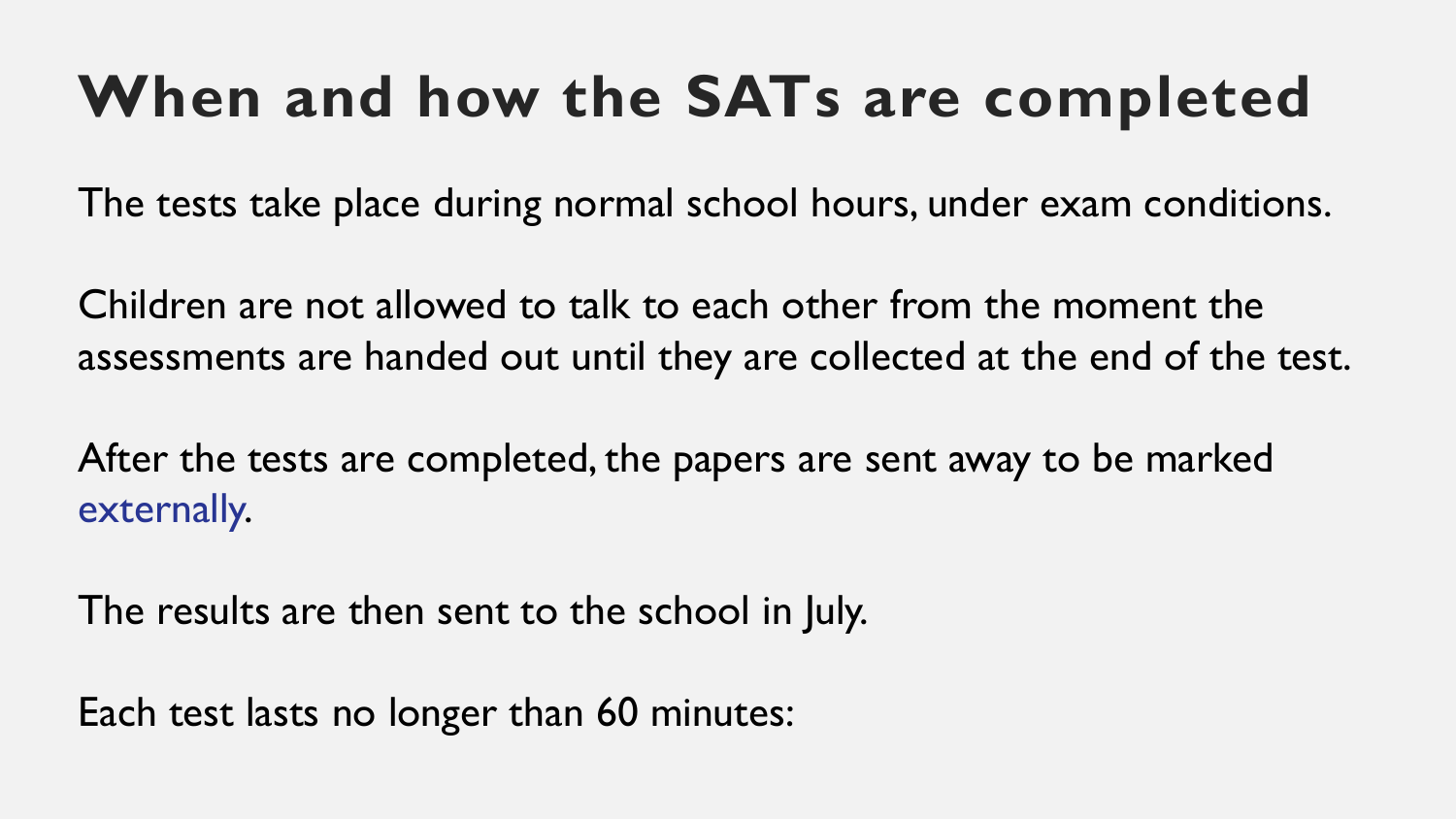# **Specific arrangements for SATs**

Children with additional needs (who have similar support as part of dayto-day learning in school) may be allotted specific arrangements, including:

- Additional (extra) time;
- Tests being opened early to be modified;
- An adult to scribe (write) for them;
- Using word processors independently;
- An adult to read for them (including a translator);
- The use of prompts or rest breaks;
- Arrangements for children who are ill or injured at the time of the tests.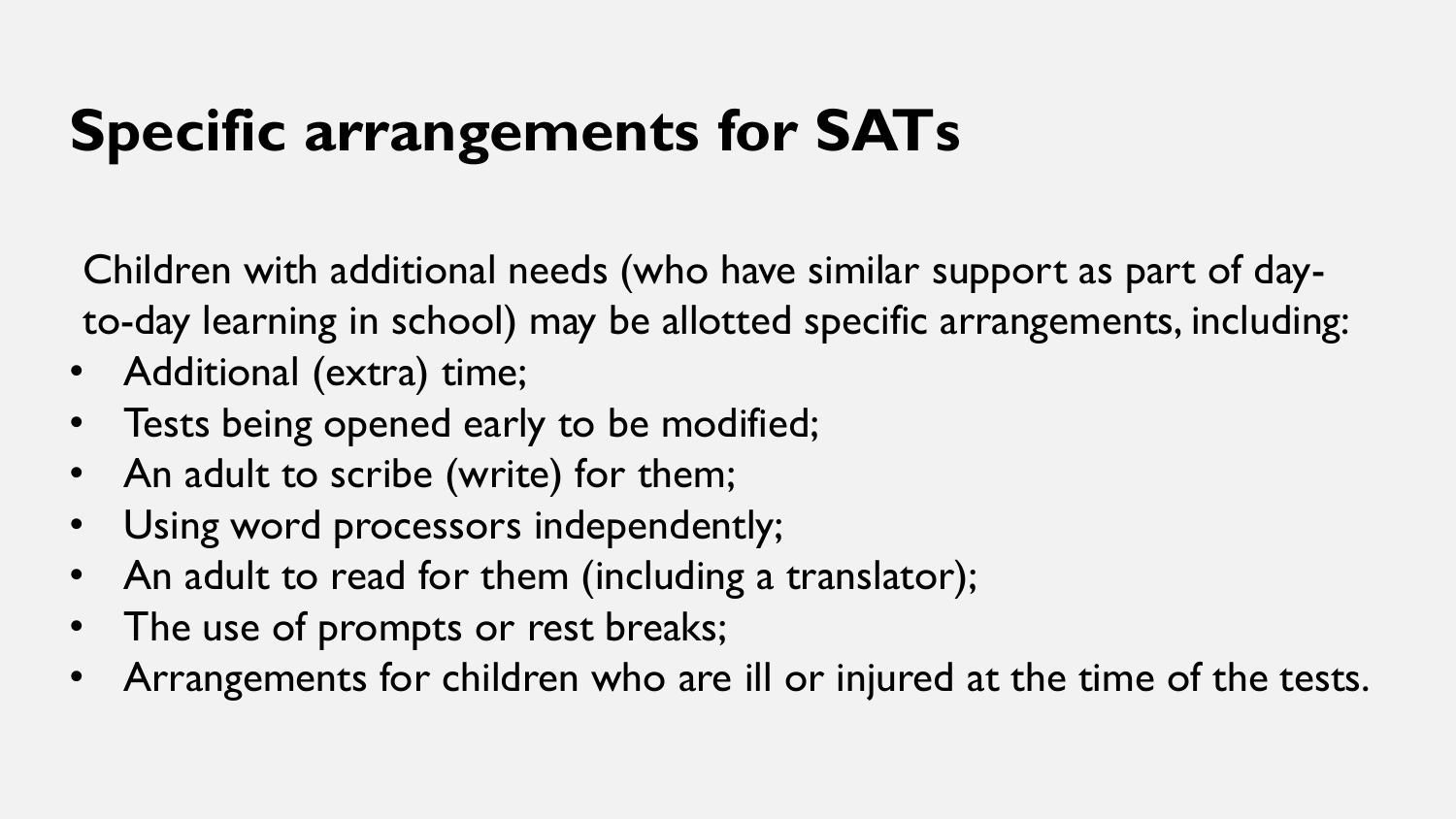### **Results**

Tests are marked externally. Once marked, the tests will be given the following scores:

- A raw score (total number of marks achieved for each paper);
- A scaled score;
- A judgement on if the National Standard has been met.

After marking each test, the external marker will convert the raw score to a scaled score. Even though the tests are made to the same standard each year, the questions must be different. This means the difficulty of the tests may vary. Scaled scores ensures an accurate comparison of performance over time.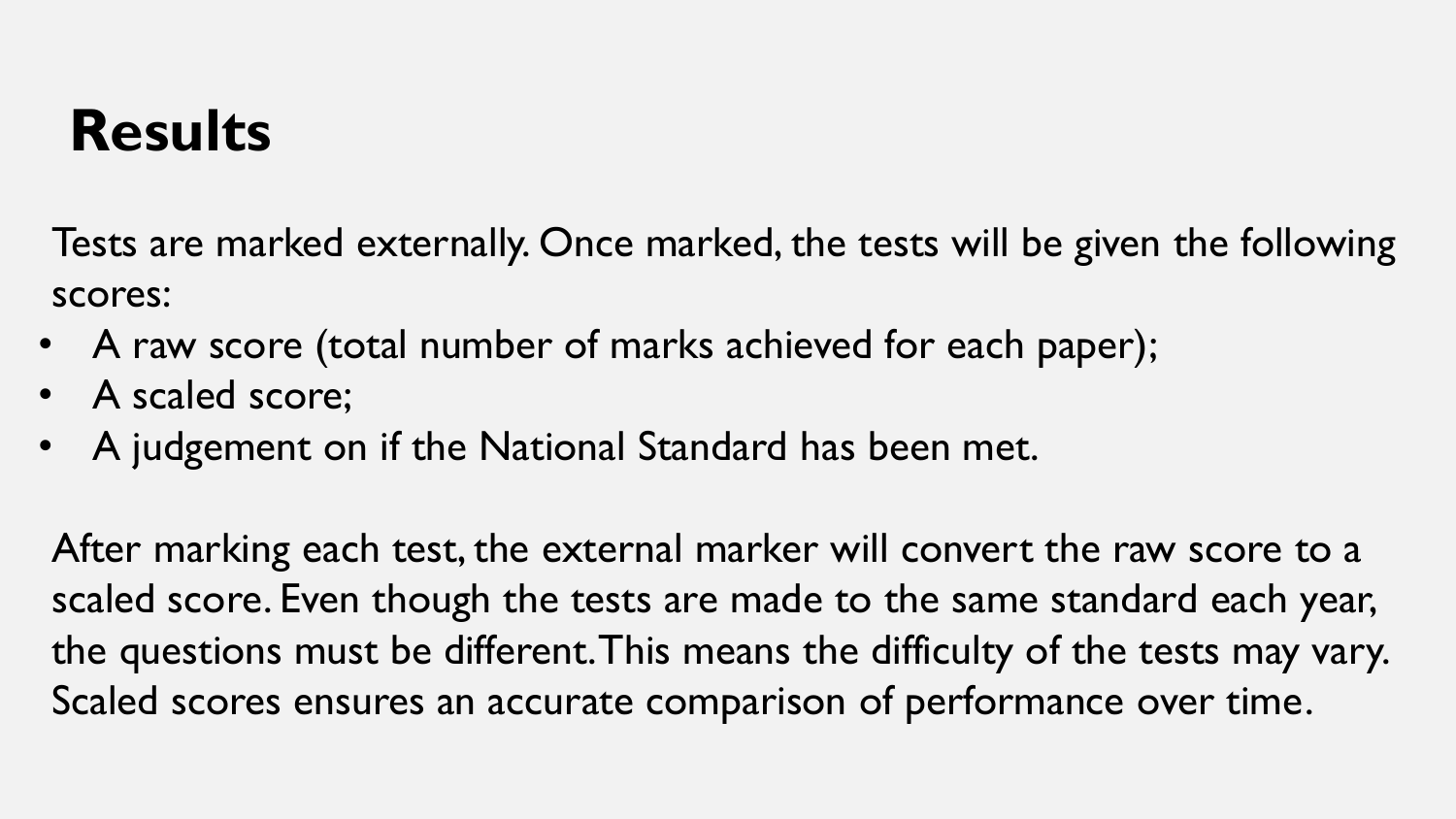Scaled scores range from 80 to 120.

A scaled score of 100 or more shows the pupil is meeting the National Standard.

There is no separate test that would indicate a pupil is working above the national standard.

A scaled score of less than 99 would indicate a pupil is working below the national standard.

The results will be shared with you in your child's end of year report.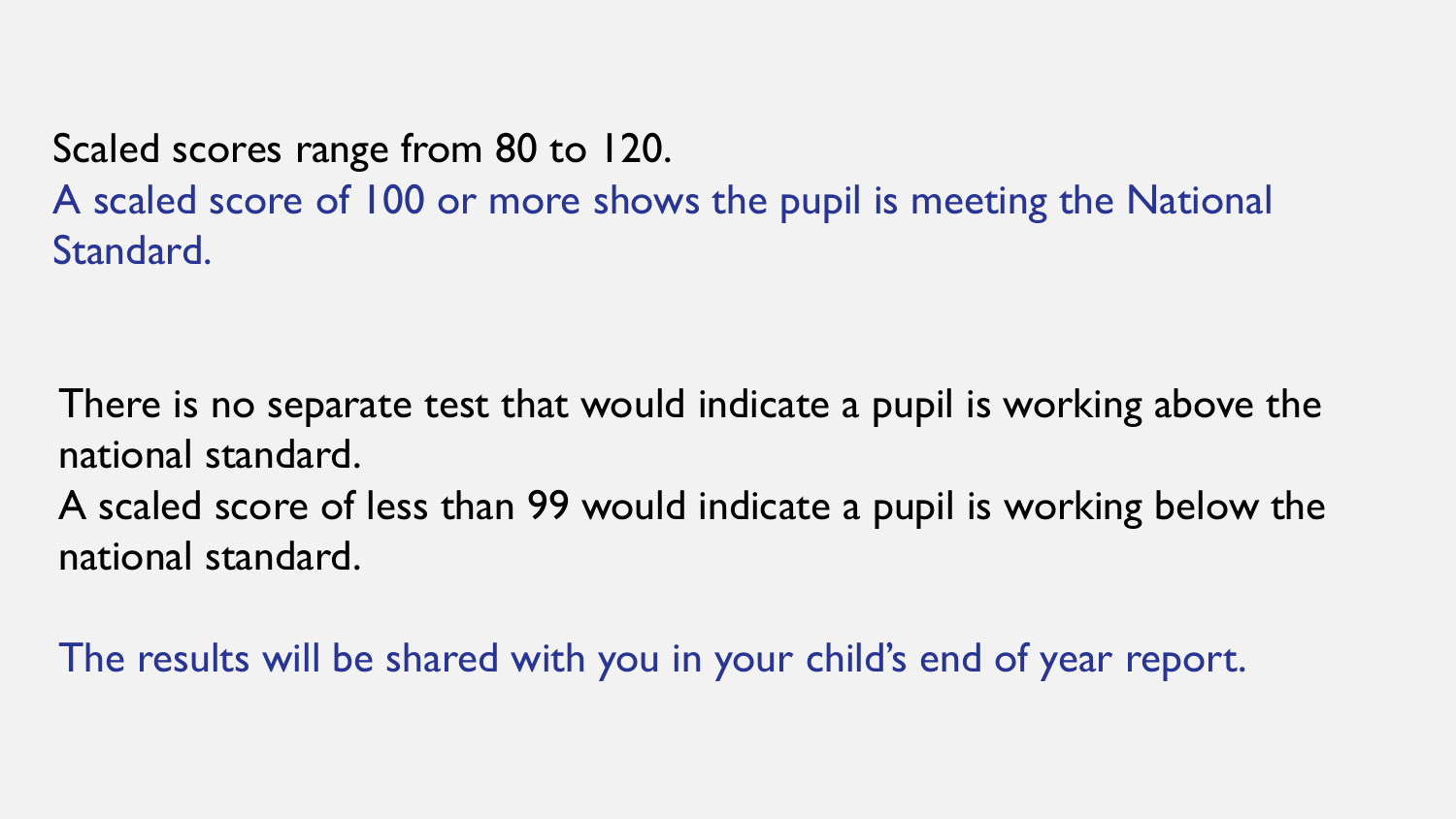### **SPELLING, PUNCTUATION AND GRAMMAR: MONDAY 9TH MAY**

Spelling, Punctuation and Grammar consists of two papers.

• Paper I focuses on all three elements (spelling, punctuation and grammar). The paper lasts for 45 minutes.

• Paper 2 consists of a spelling test only. It should take approximately 15 minutes, although this is not a set amount of time (pupils should be given as much time as they need to complete the test).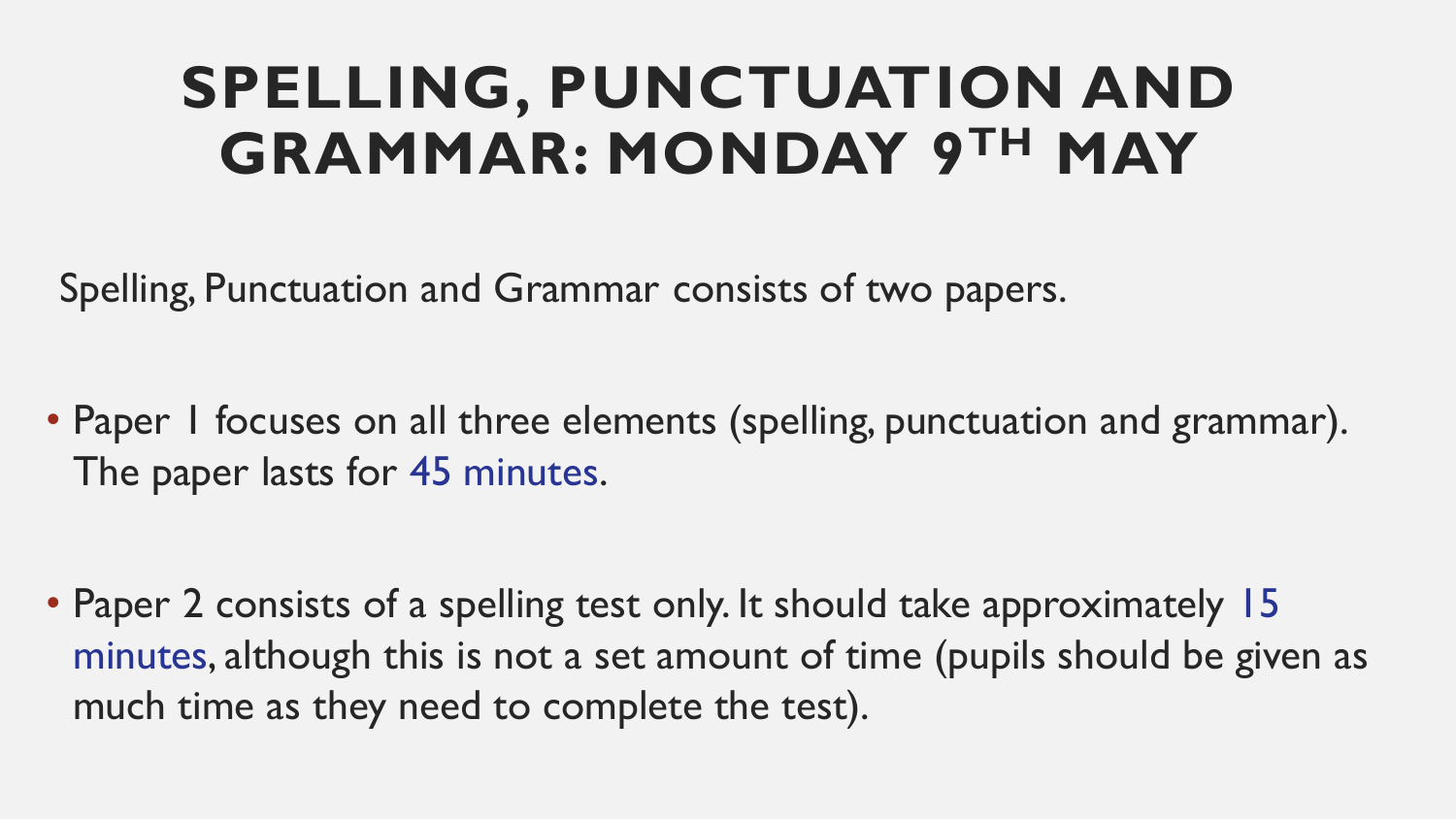#### Example questions:

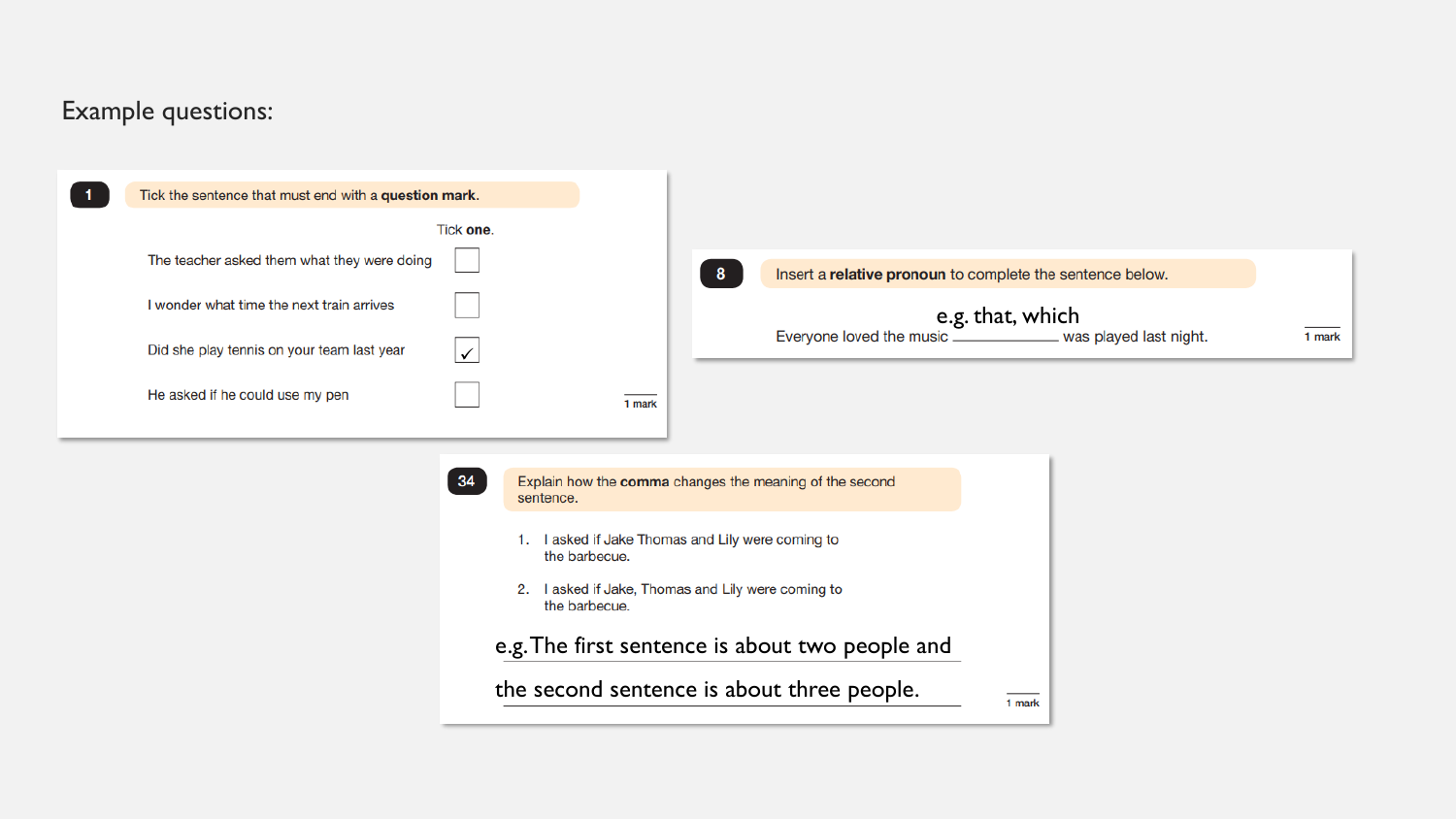# **READING: TUESDAY 10TH MAY**

There is one reading test that lasts for 60 minutes.

The test is designed to measure if the children's comprehension of ageappropriate reading material meets the national standard. There are three different set texts for children to read. These could be any combination of non-fiction, fiction and/ or poetry.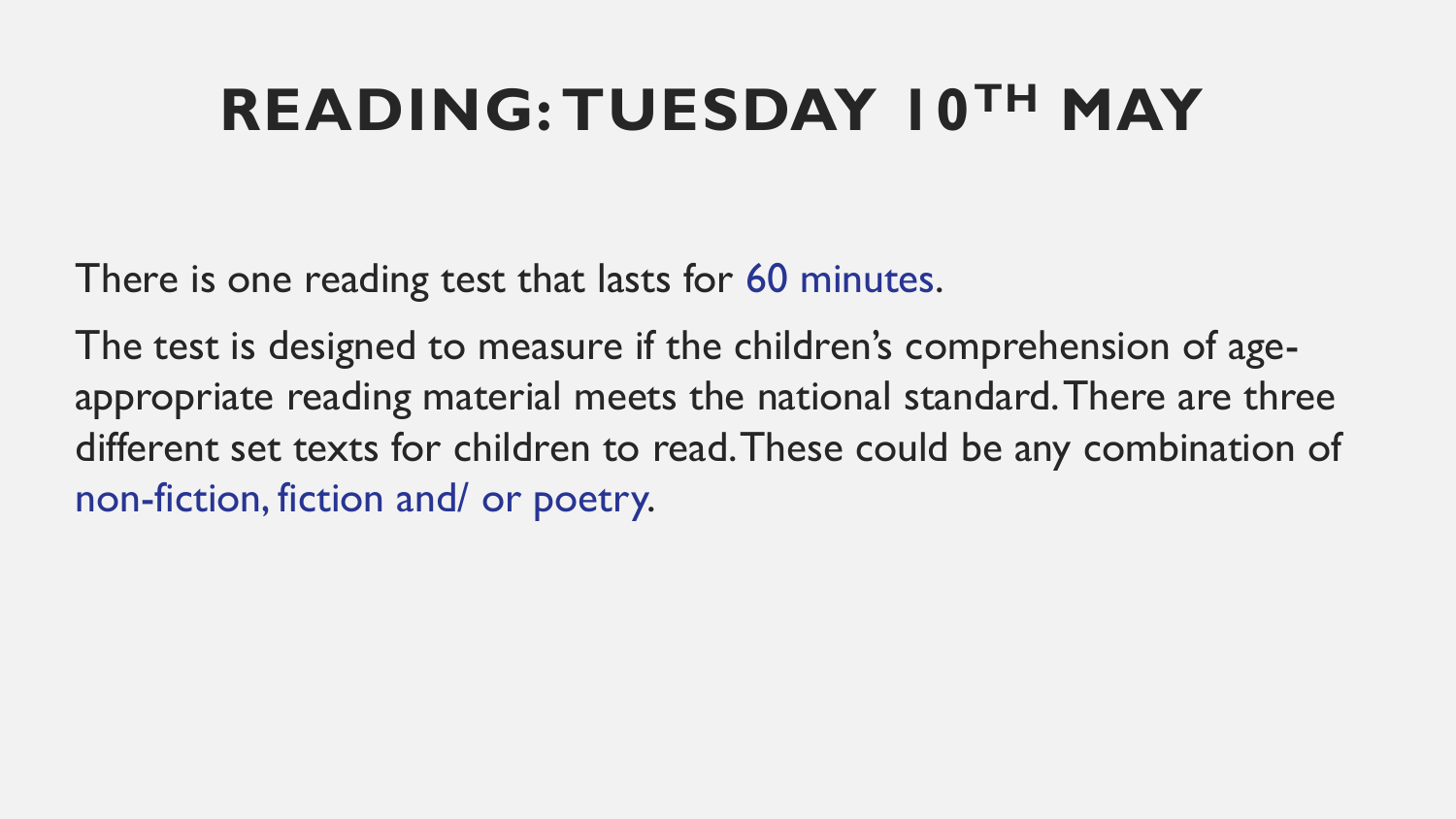The test covers the following areas (known as Content Domains):

- Give/ explain the meaning of words in context;
- Retrieve and record information/ identify key details from fiction and non-fiction;
- Summarise main ideas from more than one paragraph;
- Make inferences from the text/ explain and justify inferences with evidence from the text;
- Predict what might happen from details stated and implied;
- Identify/ explain how information/ narrative content is related and contributes to meaning as a whole;
- Identify/ explain how meaning is enhanced through choice of words and phrases;
- Make comparisons within the text.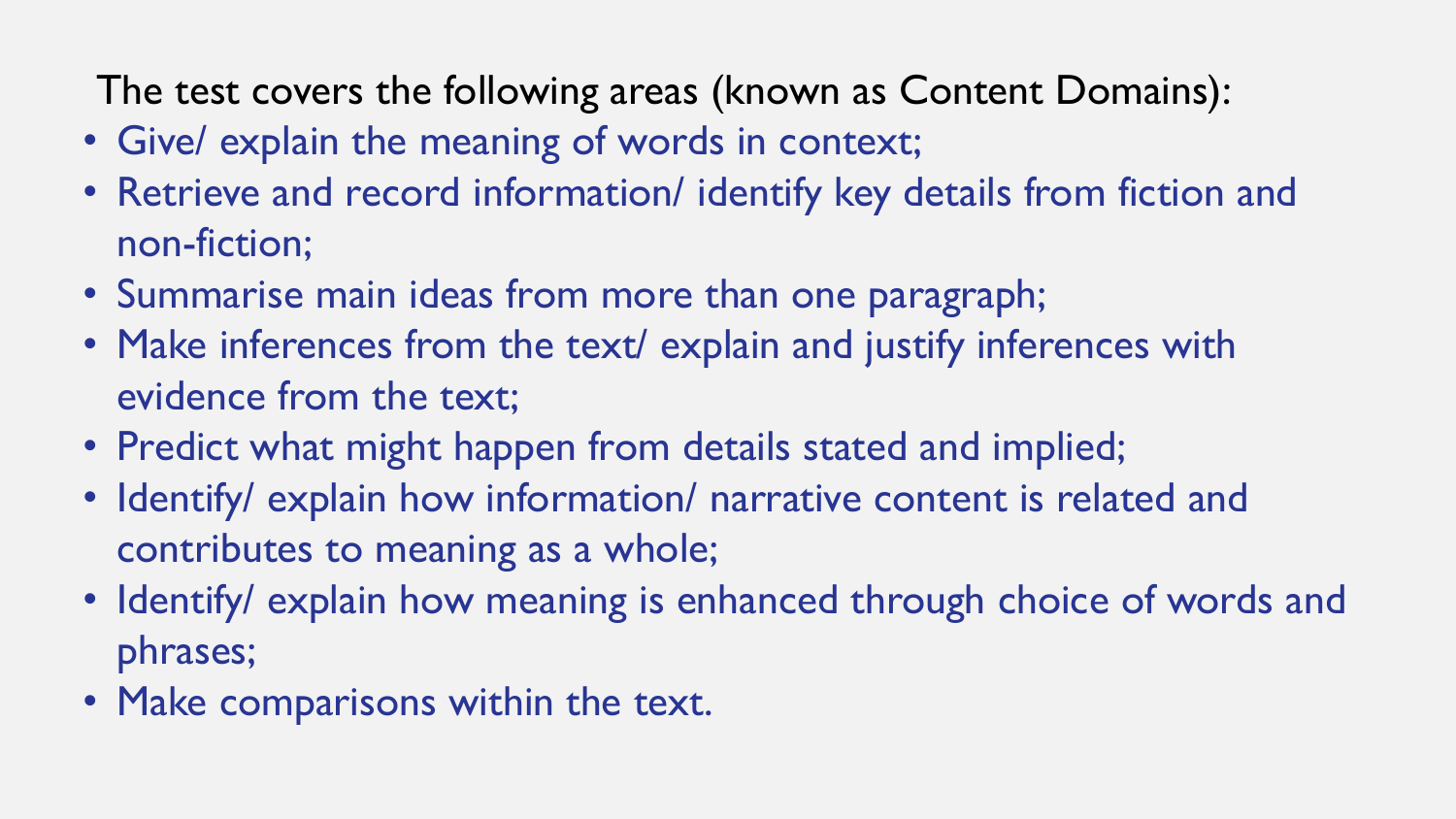### The reading SATs paper requires a range of answer styles.

### Example questions:

Questions 1-13 are about The Park (pages 4-5)

What is Ajay doing when the post arrives?

clatter from the letterbox as an important-looking brown envelope landed on the mat. 'Bit early for the post isn't it?' Mum said. 'Ooh, it says Special Delivery.' Mum opened it, and unfolded the letter.

Ajay was just about to tuck into his tea and toast

dripping in sour rhubarb jam when there was a loud

| 1 mark |
|--------|
|        |

| Qu. | Requirement                                                                                                        | <b>Mark</b>    |
|-----|--------------------------------------------------------------------------------------------------------------------|----------------|
| 1   | What is Ajay doing when the post arrives?                                                                          | 1 <sub>m</sub> |
|     | <b>Content domain:</b> 2b – retrieve and record information / identify key details from fiction<br>and non-fiction |                |
|     | <b>Award 1 mark</b> for reference to him eating (his breakfast), e.g.                                              |                |
|     | • just about to tuck into his tea and toast<br>• having his breakfast<br>drinking tea.<br>٠                        |                |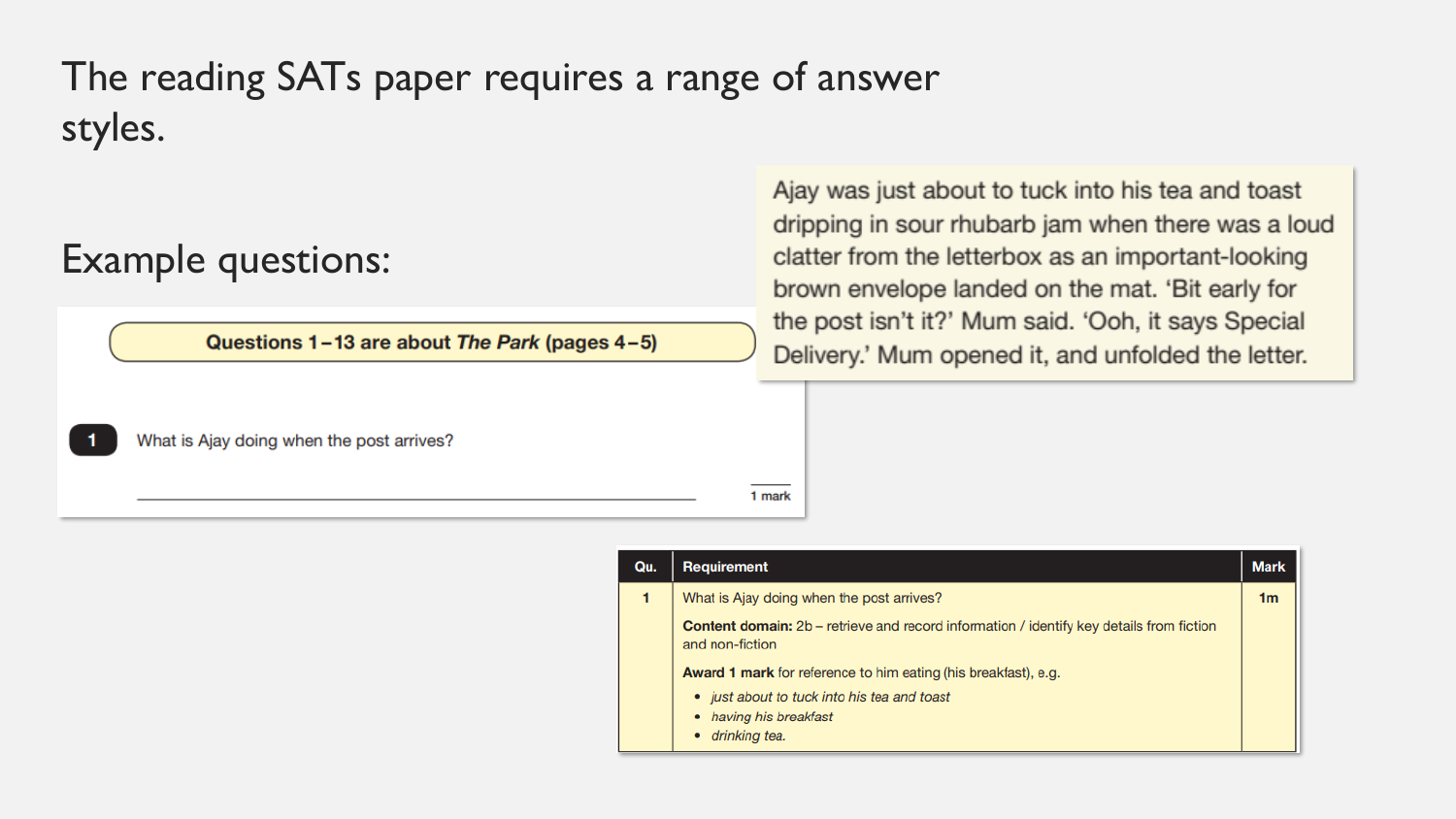

#### **Buzz pollination**

Only bumblebees are capable of buzz pollination. This is when the bee grabs the flower and produces a high-pitched buzz. This releases pollen that would otherwise stay trapped inside. Key ingredients in our diet such as tomatoes are pollinated in this way. Many other common foods such as beans and peas would also be harder to produce and much more expensive without British bumblebees.

In what way is buzz pollination more useful than other forms of pollination?

19

| Qu. | Requirement                                                                                                        | <b>Mark</b> |  |  |
|-----|--------------------------------------------------------------------------------------------------------------------|-------------|--|--|
| 19  | In what way is buzz pollination more useful than other forms<br>of pollination?                                    |             |  |  |
|     | <b>Content domain:</b> 2b – retrieve and record information / identify key details from fiction<br>and non-fiction |             |  |  |
|     | <b>Award 1 mark for reference to either of the following:</b>                                                      |             |  |  |
|     | 1. it releases pollen that would otherwise stay inside the flower, e.g.                                            |             |  |  |
|     | • because it releases trapped pollen that they wouldn't have been able to<br>get out                               |             |  |  |
|     | • it makes a buzz that gets more pollen than other bees do                                                         |             |  |  |
|     | • it helps release more pollen.                                                                                    |             |  |  |
|     | 2. key produce is more expensive / harder to get without it, e.g.                                                  |             |  |  |
|     | • it makes some vegetables we eat easier to produce and sell a lot cheaper                                         |             |  |  |
|     | • it means we can buy more common foods cheaper                                                                    |             |  |  |
|     | • it would be harder to grow beans.                                                                                |             |  |  |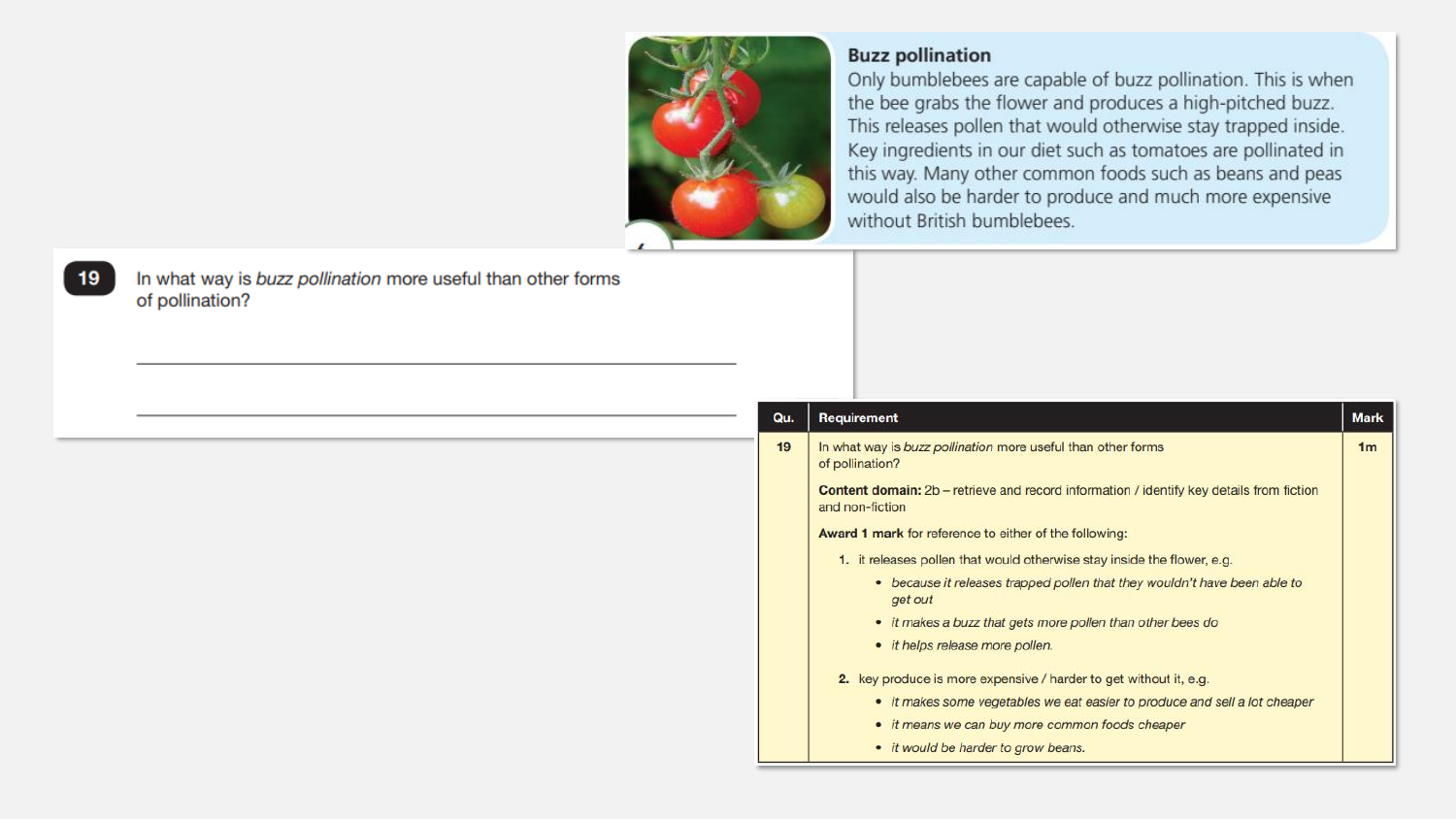#### What impressions do you get of Piper's house?

 $\begin{bmatrix} 32 \end{bmatrix}$ 

Give two impressions, using evidence from the text to support your answer.

| <b>Impression</b> | <b>Evidence</b> |
|-------------------|-----------------|
|                   |                 |
|                   |                 |
|                   |                 |
|                   |                 |
|                   |                 |
|                   |                 |
|                   |                 |
|                   |                 |

 $\mathbf{3}$ 

| Qu. | Requirement<br><b>Mark</b>                                                          |                                                                                                                                                                |  |
|-----|-------------------------------------------------------------------------------------|----------------------------------------------------------------------------------------------------------------------------------------------------------------|--|
| 32  | What impressions do you get of Piper's house?<br>Up to                              |                                                                                                                                                                |  |
|     | 3m<br>Give two impressions, using evidence from the text to support<br>your answer. |                                                                                                                                                                |  |
|     | evidence from the text                                                              | <b>Content domain:</b> 2d – make inferences from the text / explain and justify inferences with                                                                |  |
|     | <b>Acceptable points</b><br>(impressions)                                           | <b>Likely evidence</b>                                                                                                                                         |  |
|     | 1. it is rickety / old                                                              | • there are widening cracks in the planks in the ceiling                                                                                                       |  |
|     | 2. it is small / tiny                                                               | • she wishes she had a bigger work space<br>she has to eat at the same table that she works at                                                                 |  |
|     | 3. it is warm / cosy                                                                | • there is a fire / stove<br>• comfortable nest                                                                                                                |  |
|     | 4. it is untidy / cluttered                                                         | • Piston rings, bolts, and cylinders littered its surface                                                                                                      |  |
|     | 5. it is old fashioned                                                              | • no electricity / kerosene lamps / cast-iron stove                                                                                                            |  |
|     | 6. it is isolated                                                                   | • it is situated among fields<br>• to go outside and watch the fields                                                                                          |  |
|     | 7. it is safe                                                                       | • the storm coming outside is dangerous                                                                                                                        |  |
|     | <b>Award 1 mark for one acceptable point.</b>                                       | Award 3 marks for two acceptable points, at least one with evidence.<br>Award 2 marks for either two acceptable points, or one acceptable point with evidence. |  |
|     |                                                                                     |                                                                                                                                                                |  |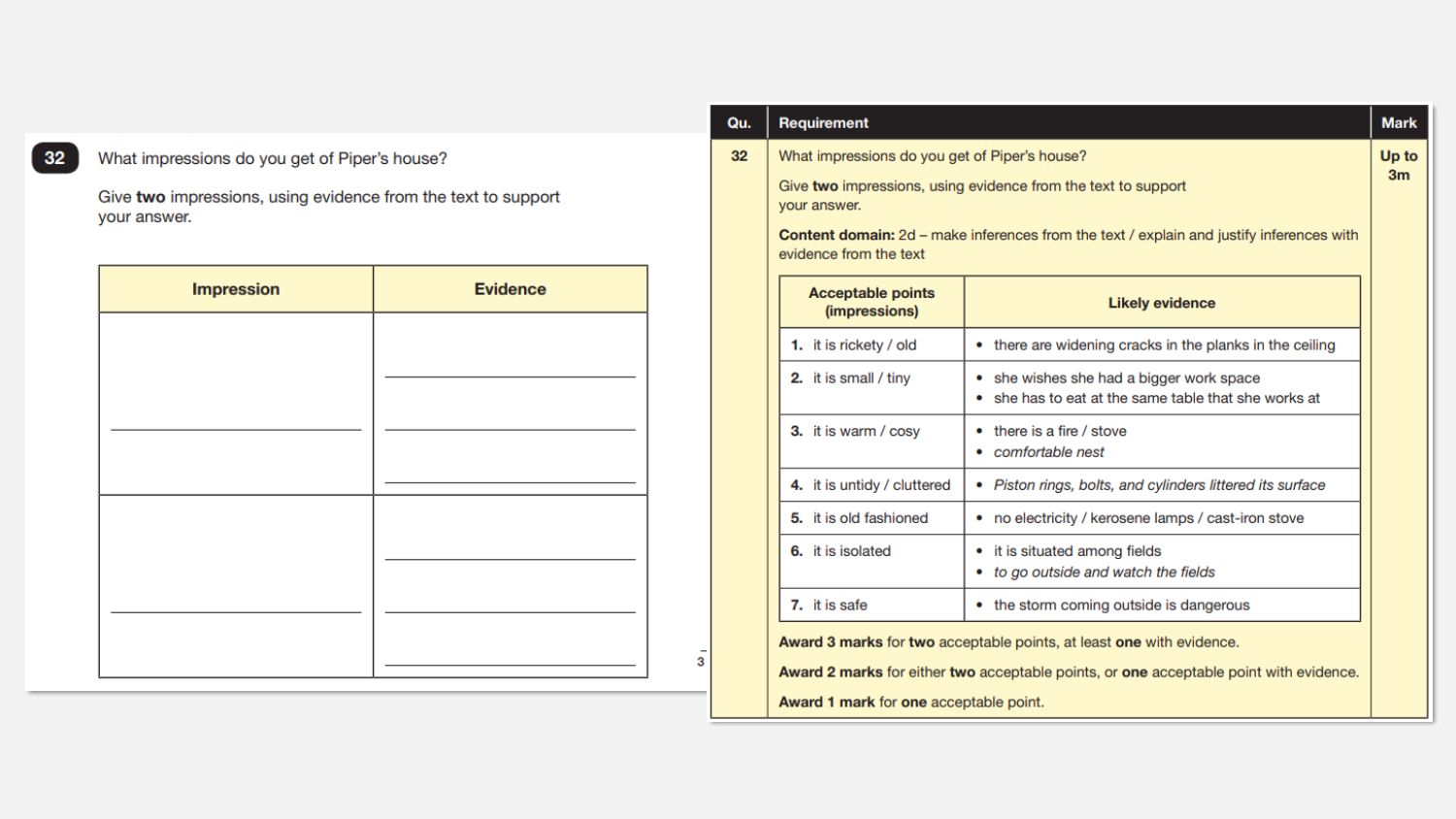### **MATHS: WEDNESDAY 11TH MAY AND THURSDAY 12TH MAY**

The maths assessments consist of three tests.

• Paper 1: Arithmetic (30 minutes) – Wednesday 11<sup>th</sup> May

• Paper 2: Reasoning (40 minutes) – Wednesday II<sup>th</sup> May

• Paper 3: Reasoning (40 minutes) – Thursday 12<sup>th</sup> May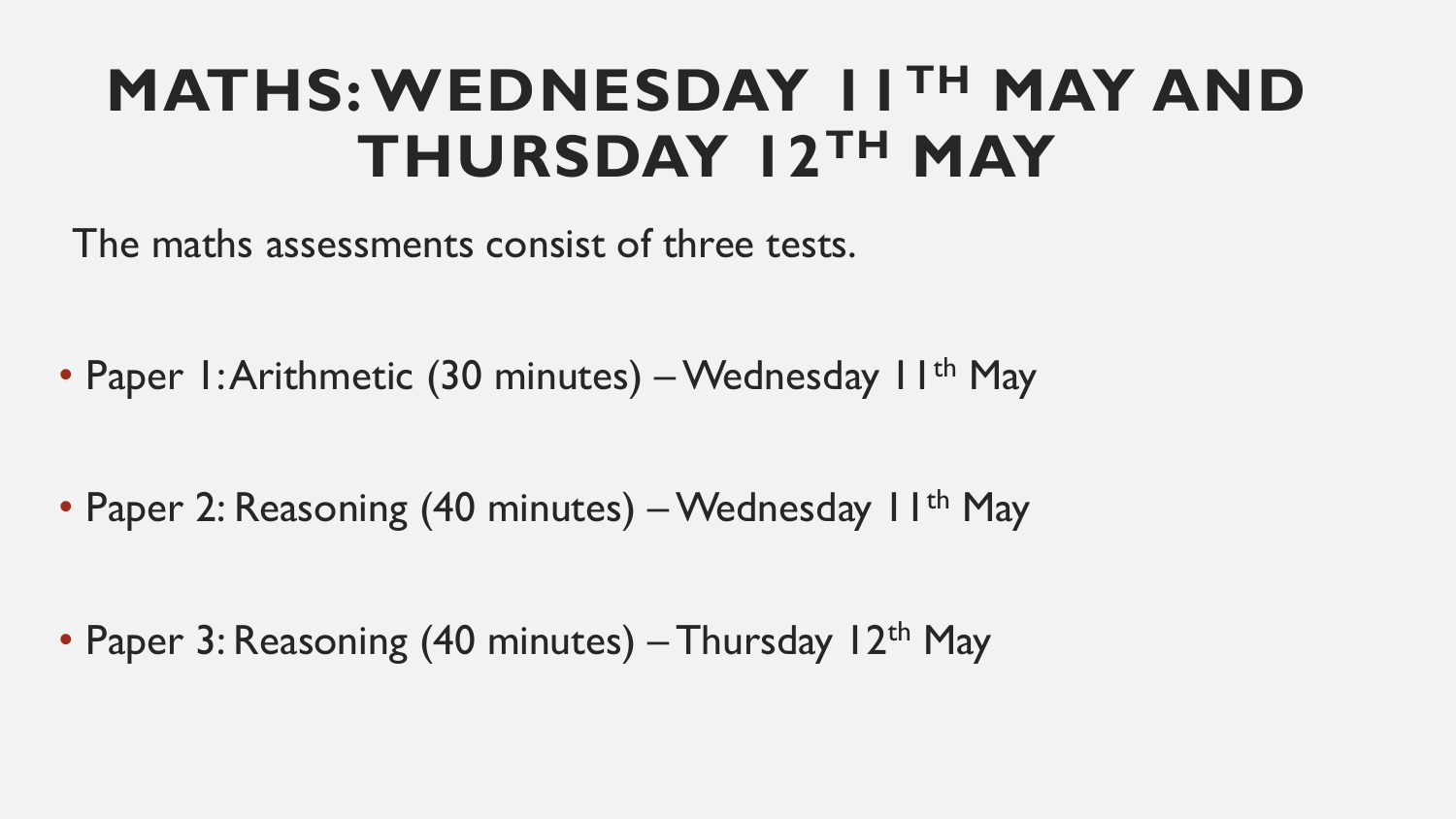# **MATHS PAPER 1 (ARITHMETIC)**

The maths arithmetic paper has a total of 40 marks.

The test covers the four operations (addition, subtraction, multiplication, division, including order of operations requiring BIDMAS), percentages of amounts and calculating with decimals and fractions.

Example question:



| Requirement                                                                                                                              | <b>Mark</b>   | <b>Additional guidance</b>                                                                                                                |
|------------------------------------------------------------------------------------------------------------------------------------------|---------------|-------------------------------------------------------------------------------------------------------------------------------------------|
| Award TWO marks for the correct answer<br>of 22,572                                                                                      | Up to<br>2m   |                                                                                                                                           |
| If the answer is incorrect, award ONE mark<br>for a formal method of long multiplication<br>with no more than ONE arithmetic error, e.g. |               | Working must be carried through to reach<br>a final answer for the award of <b>ONE</b> mark.<br>Do not award any marks if the error is in |
| 836<br>27<br>×<br>5852<br>16720                                                                                                          |               | the place value, e.g. the omission of the<br>zero when multiplying by tens:<br>836<br>27<br>×                                             |
| <b>OR</b><br>836                                                                                                                         |               | 5852<br>1672 (place value error)<br>7524                                                                                                  |
| 27<br>×<br>5612 (error)<br>16720<br>22332                                                                                                |               |                                                                                                                                           |
|                                                                                                                                          | 22602 (error) |                                                                                                                                           |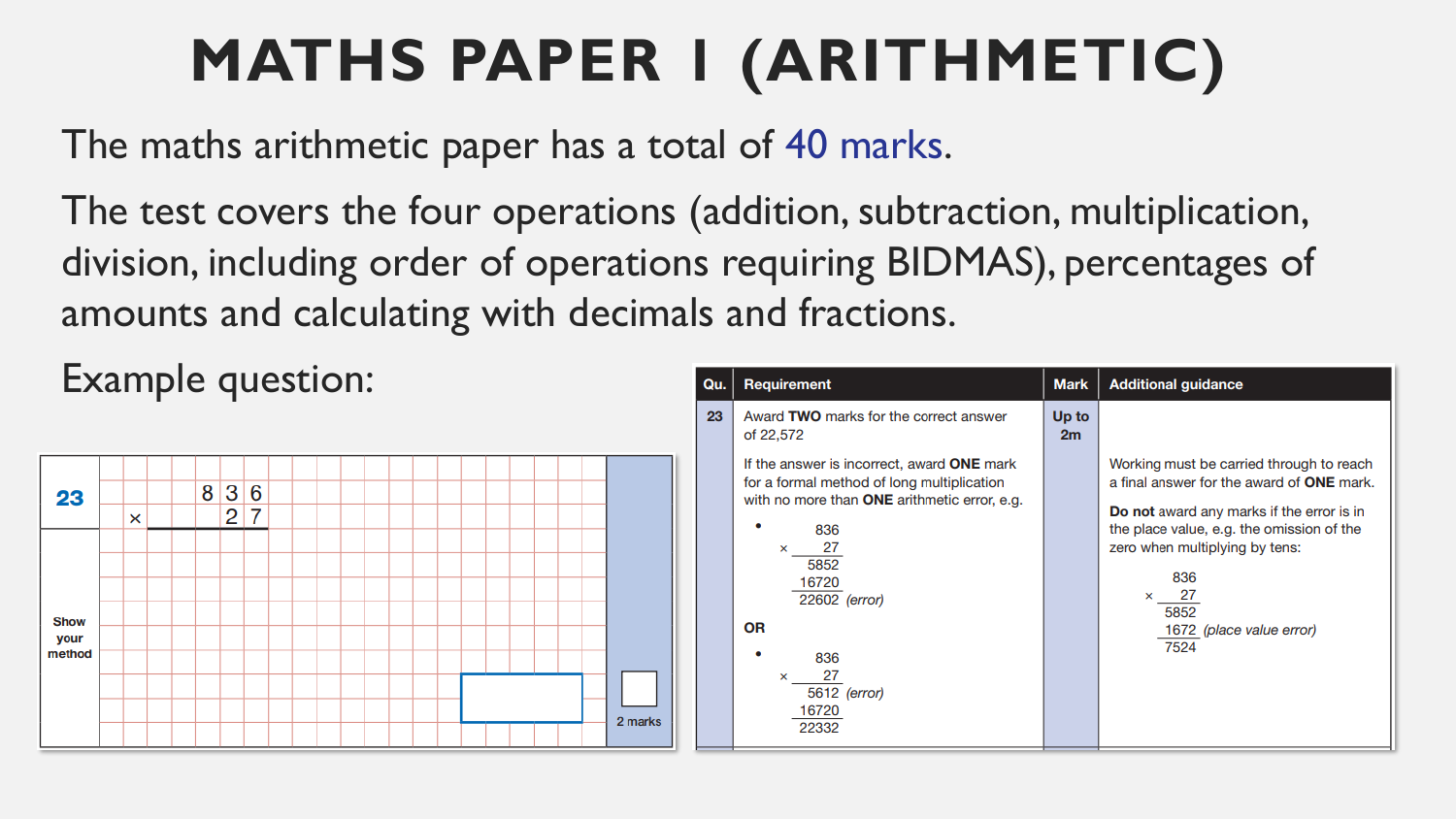# **MATHS PAPERS 2 AND 3 (REASONING)**

Paper 2 will take place on Wednesday 11<sup>th</sup> May and paper 3 will take place on Thursday 12<sup>th</sup> May. These tests have a total of 35 marks each.

These papers require children to demonstrate their mathematical knowledge and skills, as well as their ability to solve problems and their mathematical reasoning.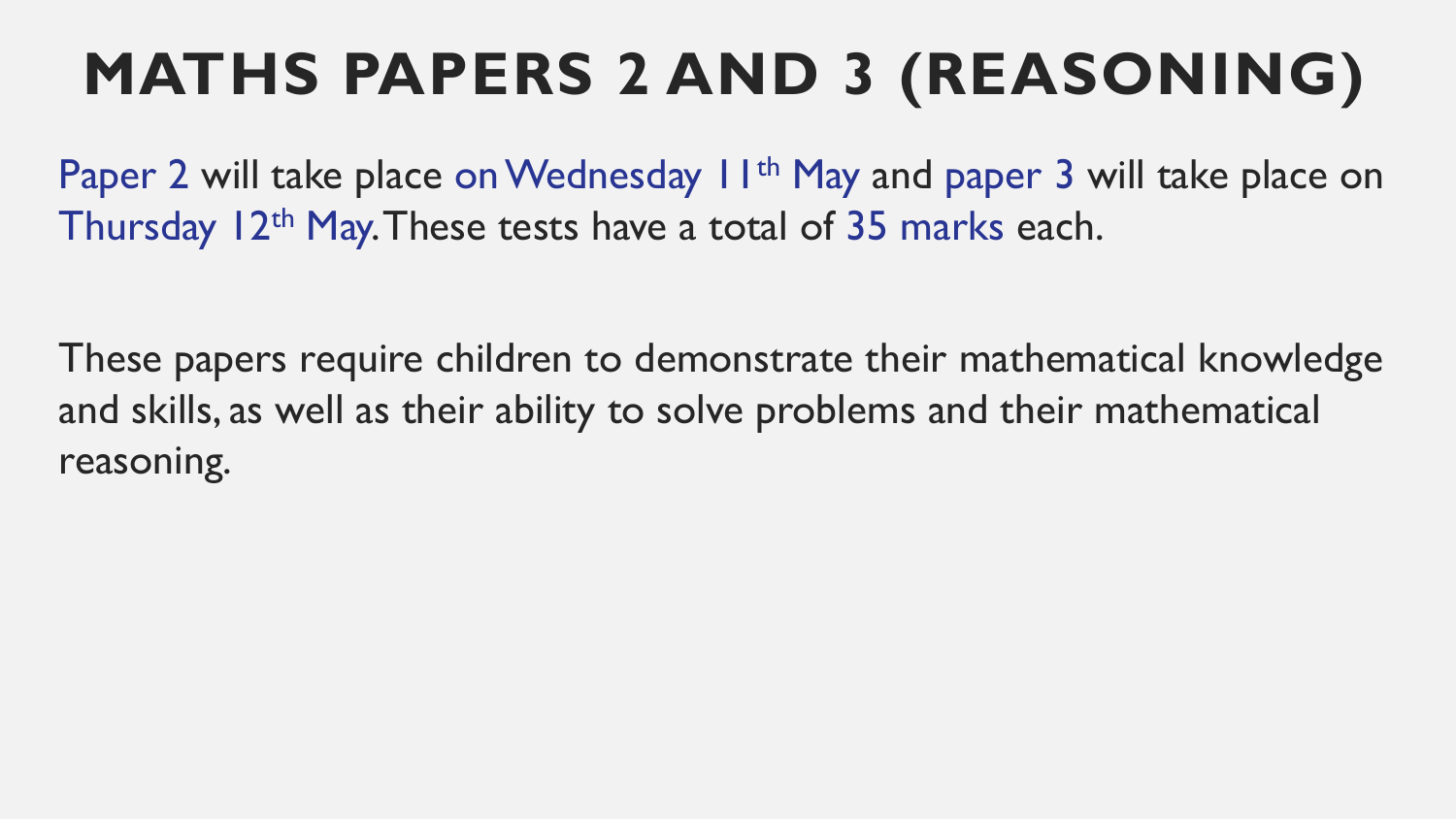They cover a wide range of mathematical topics from key stage 2 including,

- Number and place value (including Roman numerals);
- The four operations;
- Geometry (properties of shape, position and direction);
- Statistics;
- Measurement (length, perimeter, mass, volume, time, money);
- Algebra;
- Ratio and proportion;
- Fractions, decimals and percentages.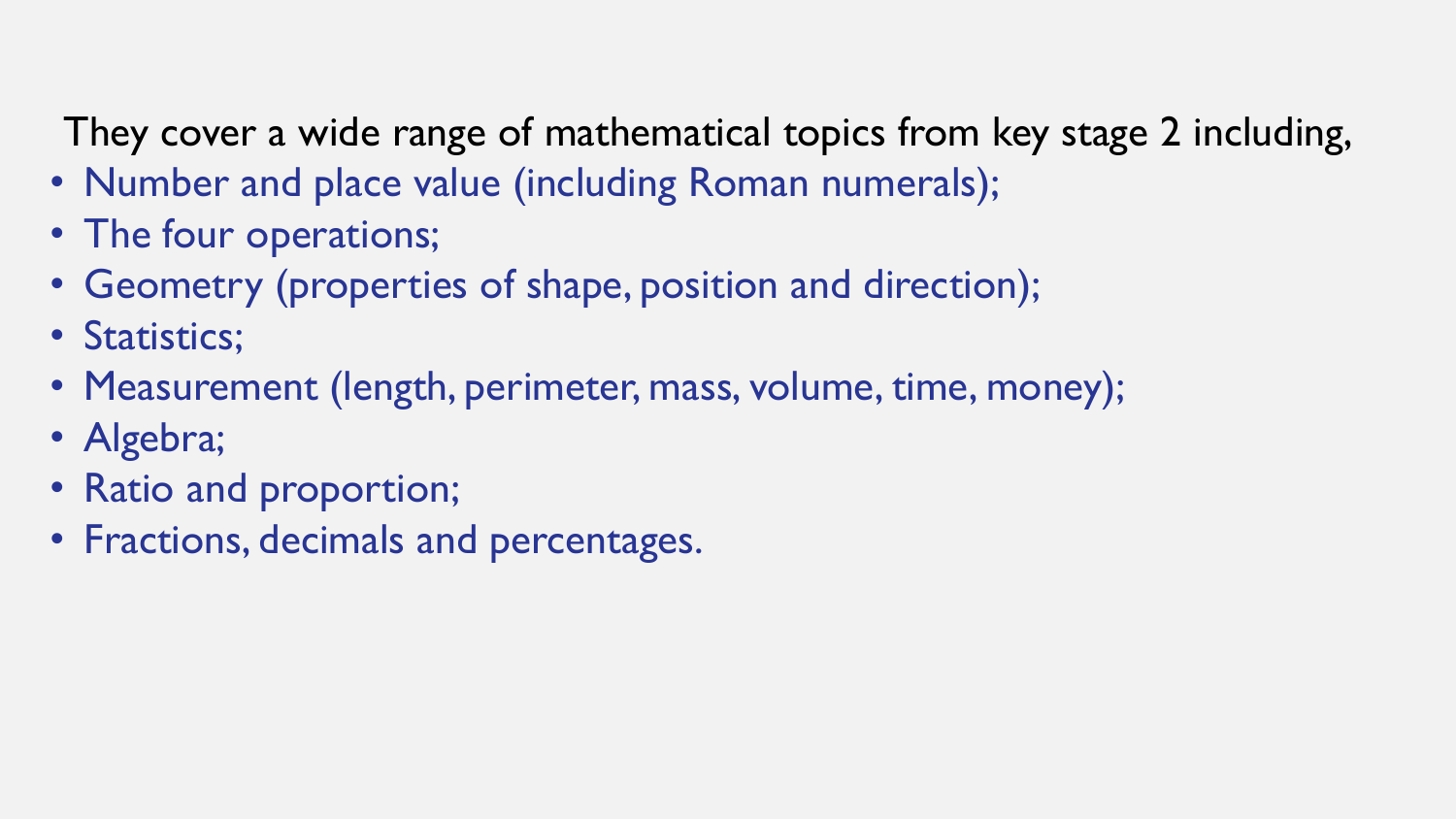### Example questions:

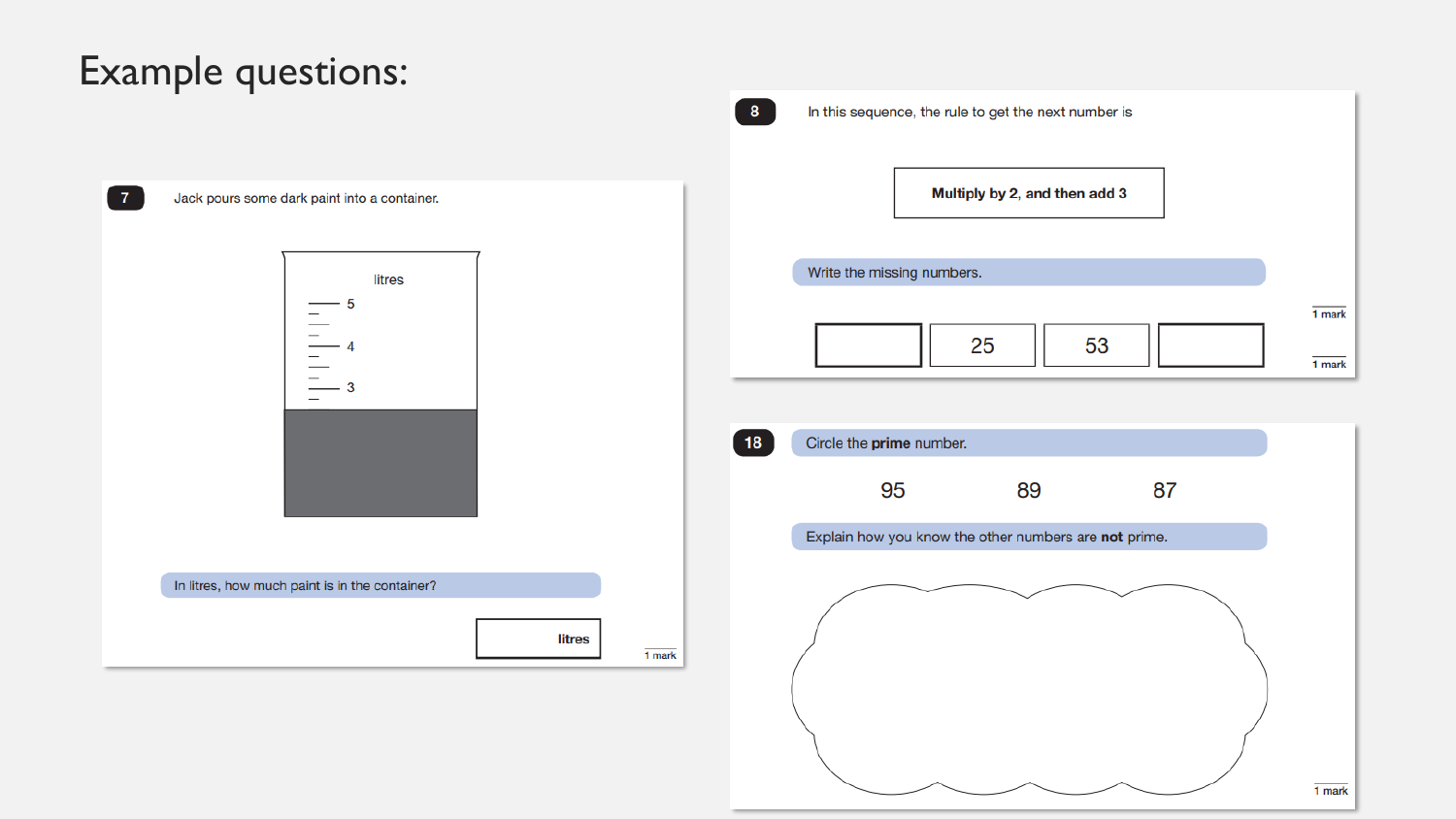#### Layla makes jewellery to sell at a school fair.

Each bracelet has 53 beads.

She makes 68 bracelets.



She makes 34 necklaces.

How many beads does Layla use altogether?



| Qu. | Requirement                                                                                                                                                                                                                                                                                                                                                                                                                                                                                                                                                                                                                                             | <b>Mark</b>             | <b>Additional guidance</b>                                                                                                                                                                                                                                                                                                                                                                                                                                                                                                           |
|-----|---------------------------------------------------------------------------------------------------------------------------------------------------------------------------------------------------------------------------------------------------------------------------------------------------------------------------------------------------------------------------------------------------------------------------------------------------------------------------------------------------------------------------------------------------------------------------------------------------------------------------------------------------------|-------------------------|--------------------------------------------------------------------------------------------------------------------------------------------------------------------------------------------------------------------------------------------------------------------------------------------------------------------------------------------------------------------------------------------------------------------------------------------------------------------------------------------------------------------------------------|
| 19  | Award THREE marks for the correct answer<br>of 7,174<br>If the answer is incorrect, award TWO marks<br>for:<br>• evidence of an appropriate complete<br>method which contains no more than<br>one arithmetic error, e.g.<br>105<br>53<br>$\times$ 34<br>$\times$ 68<br>3570<br>3504 (error)<br>$3,504 + 3,570 = 7,074$<br>Award ONE mark for:<br>• evidence of an appropriate method<br>with more than one arithmetic error.<br>OR<br>sight of 3,604 as evidence of<br>long multiplication step (68 $\times$ 53)<br>completed correctly.<br>OR<br>• sight of 3,570 as evidence of<br>long multiplication step (105 $\times$ 34)<br>completed correctly. | Up to<br>3 <sub>m</sub> | Answer need not be obtained for the<br>award of <b>ONE</b> mark.<br>A misread of a number may affect the<br>award of marks. No marks are awarded<br>if there is more than one misread or if the<br>mathematics is simplified.<br><b>TWO</b> marks will be awarded if an<br>appropriate method with the misread<br>number is followed through correctly.<br><b>ONE</b> mark will be awarded for evidence of<br>an appropriate method with the misread<br>number followed through correctly with no<br>more than one arithmetic error. |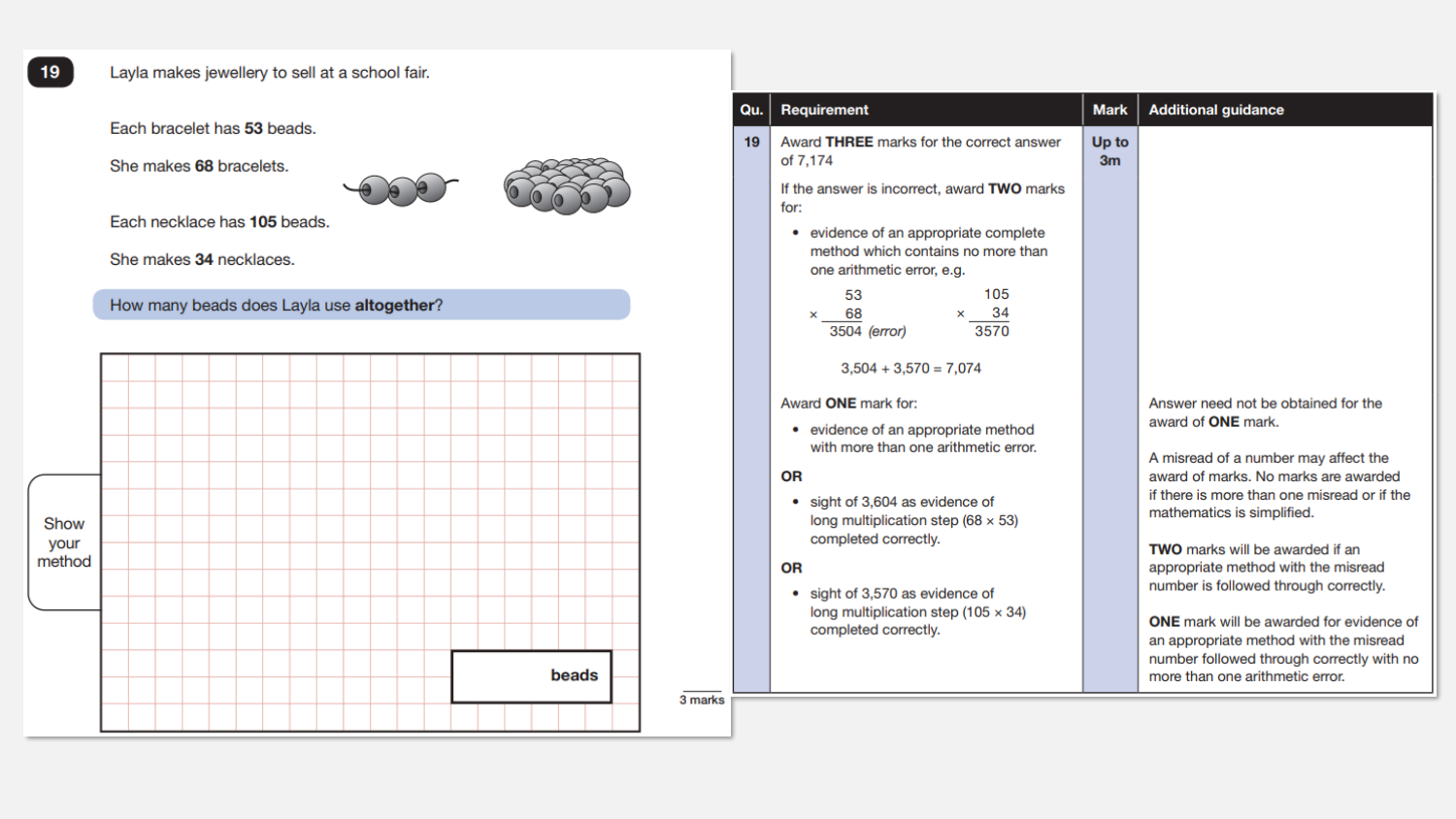# **THINGS TO REMEMBER ABOUT SATS**

### SATs focus on what children know about Maths and English.

They will not reflect how talented they are at science, geography, art, PE…, and they certainly won't highlight all of their amazing personal characteristics.

### SATs don't tell the whole story.

Their results will say if they did or did not meet a certain standard but not necessarily by what margin. These thresholds change each year according to the overall national performance, so what was classed as 'meeting the expected standard' this year might not be the same as last year. Your school may be able to provide you with more detailed feedback.